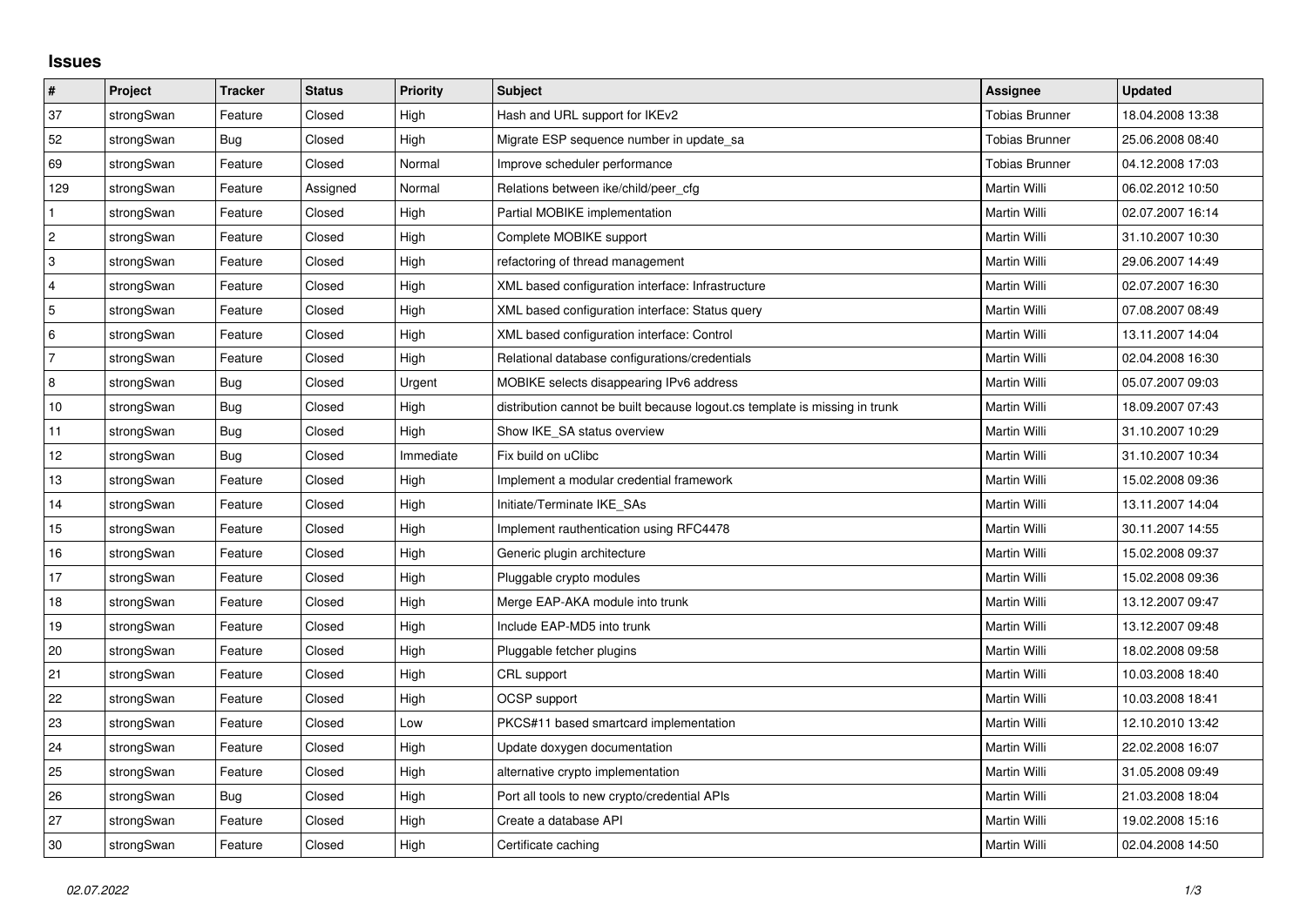| $\vert$ # | Project    | <b>Tracker</b> | <b>Status</b> | Priority | <b>Subject</b>                                                         | <b>Assignee</b>     | <b>Updated</b>   |
|-----------|------------|----------------|---------------|----------|------------------------------------------------------------------------|---------------------|------------------|
| 31        | strongSwan | <b>Bug</b>     | Closed        | High     | ikev2/rw-eap-aka-rsa scenario fails                                    | Martin Willi        | 19.03.2008 15:25 |
| 32        | strongSwan | Bug            | Closed        | High     | ikev2/rw-no-idr scenario fails                                         | Martin Willi        | 19.03.2008 11:13 |
| 33        | strongSwan | <b>Bug</b>     | Closed        | High     | ikev2/crl-revoked scenario broken                                      | Martin Willi        | 19.03.2008 19:02 |
| 34        | strongSwan | <b>Bug</b>     | Closed        | High     | ikev2/multi-level-ca-loop segfaults                                    | Martin Willi        | 31.03.2008 09:19 |
| 35        | strongSwan | Bug            | Closed        | High     | ikev2/ocsp-no-signer-cert scenario segfaults                           | Martin Willi        | 02.04.2008 09:45 |
| 36        | strongSwan | <b>Bug</b>     | Closed        | High     | strongswan-4.2.0 does not compile with uclibe                          | Martin Willi        | 04.04.2008 13:51 |
| 40        | strongSwan | Feature        | Closed        | High     | NetworkManager support                                                 | Martin Willi        | 22.08.2008 12:54 |
| 41        | strongSwan | Feature        | Closed        | High     | CFG attribute provider framework                                       | Martin Willi        | 16.04.2008 11:24 |
| 42        | strongSwan | Feature        | Closed        | High     | CFG attribute handler framework                                        | Martin Willi        | 28.04.2009 10:23 |
| 43        | strongSwan | Bug            | Closed        | High     | missing certificate_identity in SQL database causes segfault           | Martin Willi        | 07.04.2008 10:08 |
| 45        | strongSwan | Bug            | Closed        | High     | Failure to open SQLite database crashes charon                         | Martin Willi        | 07.04.2008 09:16 |
| 46        | strongSwan | Feature        | Closed        | High     | DNS resolving for hosts in ike_cfg                                     | <b>Martin Willi</b> | 09.06.2008 09:34 |
| 47        | strongSwan | Feature        | Closed        | High     | <b>RNG API</b>                                                         | Martin Willi        | 16.04.2008 11:27 |
| 48        | strongSwan | Feature        | Closed        | High     | Parallel trustchain verification                                       | Martin Willi        | 16.04.2008 11:33 |
| 49        | strongSwan | Bug            | Closed        | High     | starter log directly to terminal                                       | Martin Willi        | 30.04.2009 10:18 |
| 50        | strongSwan | <b>Bug</b>     | Closed        | High     | plutostderrlog option missing                                          | Martin Willi        | 11.05.2008 10:10 |
| 53        | strongSwan | <b>Bug</b>     | Closed        | Normal   | Printf handler for proposal_t                                          | Martin Willi        | 12.06.2008 14:23 |
| 54        | strongSwan | Feature        | Closed        | High     | <b>EAP-Identity Server functionality</b>                               | Martin Willi        | 22.08.2008 12:55 |
| 55        | strongSwan | <b>Bug</b>     | Closed        | High     | Implement SHA512/384/256 HMAC with proper truncation in kernel         | Martin Willi        | 03.12.2009 11:41 |
| 56        | strongSwan | Bug            | Closed        | High     | New interface for EAP-SIM backend                                      | Martin Willi        | 24.10.2008 10:23 |
| 58        | strongSwan | Bug            | Closed        | Normal   | Please fix bashism in /src/ipsec/ipsec.in                              | Martin Willi        | 16.07.2008 09:08 |
| 59        | strongSwan | Feature        | Closed        | High     | Add additinal signal dependent parameter to bus                        | Martin Willi        | 29.07.2008 11:04 |
| 60        | strongSwan | Feature        | Closed        | High     | Implement draft-sheffer-ikev2-gtc-00 with PAM password verification    | Martin Willi        | 22.08.2008 12:59 |
| 62        | strongSwan | <b>Bug</b>     | Closed        | Normal   | ikev2 missing rekeying support not recognised                          | Martin Willi        | 14.11.2008 15:17 |
| 63        | strongSwan | <b>Bug</b>     | Closed        | Low      | " missing in testing/testing.conf                                      | Martin Willi        | 30.09.2008 14:49 |
| 64        | strongSwan | <b>Bug</b>     | Closed        | High     | MOBIKE with changed NAT mappings                                       | Martin Willi        | 08.10.2008 14:21 |
| 66        | strongSwan | Bug            | Closed        | Normal   | patch for alignment buffer on xscale ARM processor                     | Martin Willi        | 14.11.2008 15:35 |
| 67        | strongSwan | Feature        | Closed        | Normal   | Implement DH groups 22-24                                              | Martin Willi        | 19.04.2010 14:51 |
| 68        | strongSwan | Issue          | Closed        | Normal   | ipsec pool - unknown IPSec command                                     | Martin Willi        | 06.05.2013 21:35 |
| 71        | strongSwan | Bug            | Closed        | High     | Improved Acquire handling                                              | Martin Willi        | 20.05.2009 11:54 |
| 73        | strongSwan | Issue          | Closed        | High     | StrongSwan IKEv2 CERT Payload missing first 0x30 byte of DER-encoding. | Martin Willi        | 06.05.2013 21:33 |
| 76        | strongSwan | Feature        | Closed        | Normal   | crypto test framework                                                  | Martin Willi        | 12.06.2009 11:31 |
| 78        | strongSwan | Feature        | Closed        | Normal   | Integrity tester for libstrongswan and all plugins.                    | Martin Willi        | 27.06.2009 16:19 |